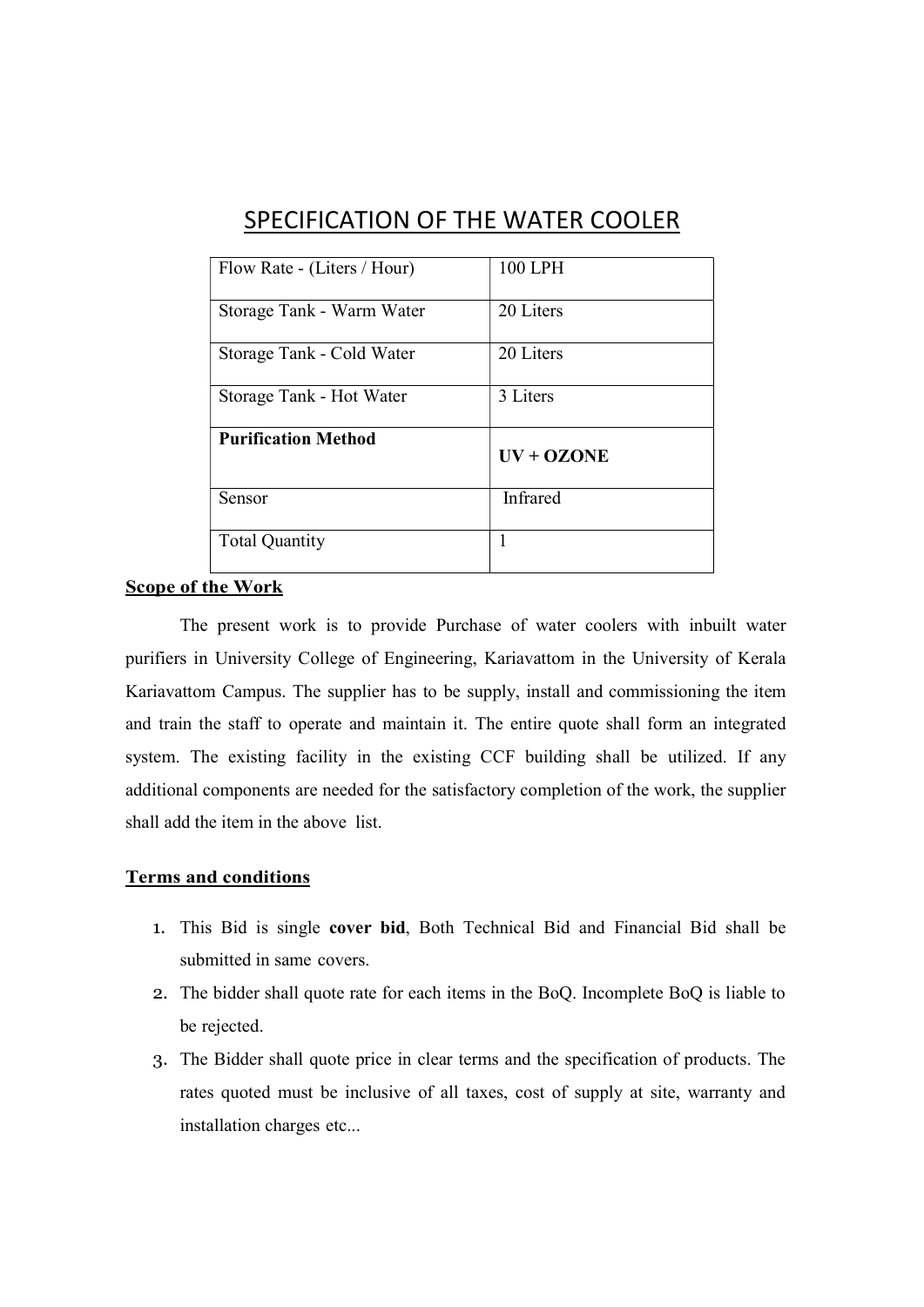- 4. The price should be quoted only in Indian rupees. The bid shall be typed and signed by the bidder.
- 5. All the documents mentioned above shall be submitted without fail.
- 6. The bidder shall visit the location before submitting the bid. Any claim after submitting the bid will not be allowed.
- 7. *Validity:* The Bid will be valid for 30 days from its date of opening. Further extension can be done by mutual consent.
- 8. Delivery :- The item should be delivered at University College of Engineering, Kariavattom, University of Kerala, Kariavattom Campus.
- 9. Installation And Commissioning: The items shall be installed and commissioned at the University College of Engineering, Kariavattom, University of Kerala, Kariavattom Campus.
- 10. Period of Completion: The work shall be completed within a period 15 days from date receipt of the work order.
- 11. **Payment:** The payment will be released only after inspecting the equipment and satisfy that the supply is as per the requirements and on the basis of actual quantity executed. The payment will be made after successful completion of the supply with in the completion period and on producing invoice in duplicate.
- 12. Warranty/Guarantee:- The supplier shall guarantee to repair/replace the items or its part -if found defective within the warranty period of two year. The entire expenditure for repair/ replace the item in this regard shall be borne by the supplier. Warranty shall be applicable for entire item.
- 13. In case of dispute arises, the decision of University authority shall be final and binding on bidders.
- 14. The undersigned reserves the right to reject or accept any or all the tenders received fully or partly without assigning any reason thereof.
- 15. General rules relating to purchase of materials/equipments will also applicable to this tender.